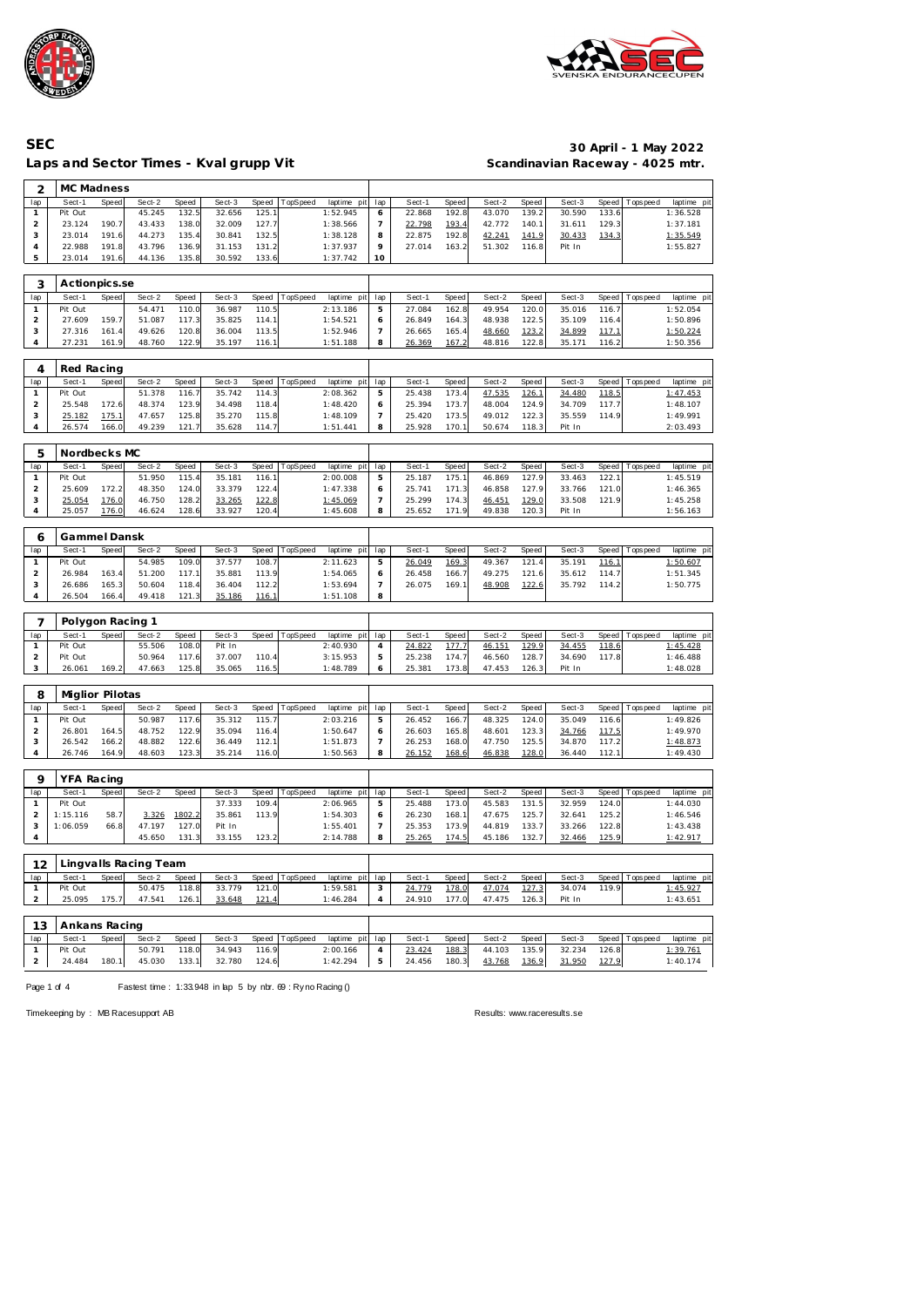



### Laps and Sector Times - Kval grupp Vit

## **SEC 30 April - 1 May 2022**

| 3                       | 23.750                 | 185.7           | 45.690           | 131.2          | 33.086           | 123.5          |          | 1:42.526                   | 6                   | 24.270            | 181.7                 | 46.610           | 128.6          | Pit In           |                |                 | 1:45.095                |
|-------------------------|------------------------|-----------------|------------------|----------------|------------------|----------------|----------|----------------------------|---------------------|-------------------|-----------------------|------------------|----------------|------------------|----------------|-----------------|-------------------------|
|                         |                        |                 |                  |                |                  |                |          |                            |                     |                   |                       |                  |                |                  |                |                 |                         |
| 14                      | <b>SSR</b>             |                 |                  |                |                  |                |          |                            |                     |                   |                       |                  |                |                  |                |                 |                         |
| lap<br>$\mathbf{1}$     | Sect-1<br>Pit Out      | Speed           | Sect-2<br>52.560 | Speed<br>114.0 | Sect-3<br>35.702 | Speed<br>114.4 | TopSpeed | laptime pit<br>2:06.853    | lap<br>6            | Sect-1<br>23.561  | Speed<br>187.2        | Sect-2<br>43.915 | Speed<br>136.5 | Sect-3<br>31.453 | Speed<br>129.9 | Tops peed       | laptime pit<br>1:38.929 |
| $\mathbf 2$             | 24.547                 | 179.7           | 46.736           | 128.3          | 32.576           | 125.4          |          | 1:43.859                   | 7                   | 23.439            | 188.1                 | 43.695           | 137.2          | 31.763           | 128.6          |                 | 1:38.897                |
| 3                       | 23.931                 | 184.3           | 45.355           | 132.2          | 32.092           | 127.3          |          | 1:41.378                   | 8                   | 23.800            | 185.3                 | 43.369           | 138.2          | 31.281           | 130.6          |                 | 1:38.450                |
| 4                       | 25.357                 | 173.9           | 47.137           | 127.2          | 32.195           | 126.9          |          | 1:44.689                   | 9                   | 24.066            | 183.2                 | 48.543           | 123.5          | Pit In           |                |                 | 1:50.209                |
| 5                       | 23.488                 | 187.8           | 43.734           | 137.1          | 32.124           | 127.2          |          | 1:39.346                   | 10                  |                   |                       |                  |                |                  |                |                 |                         |
|                         |                        |                 |                  |                |                  |                |          |                            |                     |                   |                       |                  |                |                  |                |                 |                         |
| 15<br>lap               | Blixt Racing<br>Sect-1 | Speed           | Sect-2           | Speed          | Sect-3           | Speed          | TopSpeed | laptime pit                | lap                 | Sect-1            | Speed                 | Sect-2           | Speed          | Sect-3           | Speed          | Tops pee d      | laptime pit             |
| $\mathbf{1}$            | Pit Out                |                 | 47.010           | 127.5          | 32.825           | 124.5          |          | 1:53.644                   | 5                   | 24.001            | 183.7                 | 44.449           | 134.9          | 31.854           | 128.3          |                 | 1:40.304                |
| $\overline{c}$          | 24.168                 | 182.5           | 45.608           | 131.4          | 32.271           | 126.6          |          | 1:42.047                   | 6                   | 23.844            | 185.0                 | 44.693           | 134.1          | 32.376           | 126.2          |                 | 1:40.913                |
| 3                       | 24.056                 | 183.3           | 44.870           | 133.6          | 32.250           | 126.7          |          | 1:41.176                   | $\overline{7}$      | 23.904            | 184.5                 | 44.887           | 133.5          | 32.222           | 126.8          |                 | 1:41.013                |
| 4                       | 24.025                 | 183.6           | 45.213           | 132.6          | 33.694           | 121.3          |          | 1:42.932                   | 8                   | 24.338            | 181.2                 | 46.633           | 128.5          | Pit In           |                |                 | 1:46.753                |
| 16                      | The Wolves             |                 |                  |                |                  |                |          |                            |                     |                   |                       |                  |                |                  |                |                 |                         |
| lap                     | Sect-1                 | Speed           | Sect-2           | Speed          | Sect-3           | Speed          | TopSpeed | laptime pit                | lap                 | Sect-1            | Speed                 | Sect-2           | Speed          | Sect-3           | Speed          | T ops peed      | laptime pit             |
| $\mathbf{1}$            | Pit Out                |                 | 1:05.092         | 92.1           | 45.628           | 89.6           |          | 2:33.666                   | $\overline{4}$      | 30.622            | 144.0                 | 1:02.269         | 96.3           | 44.000           | 92.9           |                 | 2:16.891                |
| $\overline{c}$          | 31.240                 | 141.2           | 1:02.772         | 95.5           | 45.036           | 90.7           |          | 2:19.048                   | 5                   | 30.484            | 144.7                 | 1:00.738         | 98.7           | 42.503           | 96.1           |                 | 2:13.725                |
| 3                       | 30.492                 | 144.6           | 1:01.958         | 96.7           | 44.180           | 92.5           |          | 2:16.630                   | 6                   | 30.328            | 145.4                 | 1:00.038         | 99.8           | 43.451           | 94.0           |                 | 2:13.817                |
|                         |                        |                 |                  |                |                  |                |          |                            |                     |                   |                       |                  |                |                  |                |                 |                         |
| 17                      |                        | Östmarks Racing |                  |                |                  |                |          |                            |                     |                   |                       |                  |                |                  |                |                 |                         |
| lap<br>$\mathbf{1}$     | Sect-1<br>Pit Out      | Speed           | Sect-2<br>47.071 | Speed<br>127.3 | Sect-3<br>32.507 | Speed<br>125.7 | TopSpeed | laptime pit<br>1:57.369    | lap<br>5            | Sect-1<br>Pit Out | Speed                 | Sect-2<br>43.325 | Speed<br>138.3 | Sect-3<br>31.208 | Speed<br>130.9 | T ops pee d     | laptime pit<br>2:30.666 |
| $\overline{c}$          | 23.725                 | 185.9           | 43.681           | 137.2          | 31.643           | 129.1          |          | 1:39.049                   | 6                   | 23.418            | 188.3                 | 42.658           | 140.5          | 30.991           | <u>131.8</u>   |                 | 1:37.067                |
| 3                       | 23.515                 | 187.5           | 43.436           | 138.0          | 31.505           | 129.7          |          | 1:38.456                   | $\overline{7}$      | 23.182            | 190.2                 | 42.364           | 141.5          | 31.039           | 131.6          |                 | 1:36.585                |
| 4                       | 23.421                 | 188.3           | 45.349           | 132.2          | Pit In           |                |          | 1:39.941                   | 8                   | 23.290            | 189.4                 | 43.261           | 138.6          | 31.590           | 129.3          |                 | 1:38.141                |
|                         |                        |                 |                  |                |                  |                |          |                            |                     |                   |                       |                  |                |                  |                |                 |                         |
| 19                      | A-däck Racing          |                 |                  |                |                  |                |          |                            |                     |                   |                       |                  |                |                  |                |                 |                         |
| lap<br>1                | Sect-1<br>Pit Out      | Speed           | Sect-2<br>51.348 | Speed<br>116.7 | Sect-3<br>34.938 | Speed<br>117.0 | TopSpeed | laptime<br>pit<br>2:01.592 | lap<br>3            | Sect-1<br>24.258  | Speed<br>181.8        | Sect-2<br>45.612 | Speed<br>131.4 | Sect-3<br>33.331 | Speed<br>122.6 | T ops pee d     | laptime pit<br>1:43.201 |
| $\overline{a}$          | 24.755                 | 178.1           | 48.036           | 124.8          | 34.258           | 119.3          |          | 1:47.049                   | $\overline{4}$      | 24.251            | 181.8                 | 46.833           | 128.0          | Pit In           |                |                 | 1:44.813                |
|                         |                        |                 |                  |                |                  |                |          |                            |                     |                   |                       |                  |                |                  |                |                 |                         |
| 21                      | <b>TEAM RACE 1</b>     |                 |                  |                |                  |                |          |                            |                     |                   |                       |                  |                |                  |                |                 |                         |
| lap                     | Sect-1                 | <b>Speed</b>    | Sect-2           | Speed          | Sect-3           | Speed          | TopSpeed | laptime pit                | lap                 | Sect-1            | Speed                 | Sect-2           | Speed          | Sect-3           | Speed          | T ops pee d     | laptime pit             |
| $\mathbf{1}$            | Pit Out                |                 | 48.427           | 123.8          | 34.603           | 118.7          |          | 1:57.406                   | 5                   | 24.073            | 183.2                 | 45.171           | 132.7          | 32.548           | 125.5          |                 | 1:41.792                |
| $\overline{c}$          | 24.848                 | 177.5           | 46.230           | 129.7          | 32.895           | 124.2          |          | 1:43.973                   | 6                   | 24.242            | 181.9                 | 45.356           | 132.2          | 32.616           | 125.3          |                 | 1:42.214                |
| 3<br>4                  | 24.320<br>25.088       | 181.3<br>175.8  | 45.439<br>46.843 | 131.9<br>128.0 | 32.891<br>33.802 | 124.2<br>120.9 |          | 1:42.650<br>1:45.733       | $\overline{7}$<br>8 | 23.884<br>23.925  | <u>184.6</u><br>184.3 | 45.014<br>45.989 | 133.2<br>130.3 | 32.251<br>32.925 | 126.7<br>124.1 |                 | 1:41.149<br>1:42.839    |
|                         |                        |                 |                  |                |                  |                |          |                            |                     |                   |                       |                  |                |                  |                |                 |                         |
| 22                      | Kraftwerket            |                 |                  |                |                  |                |          |                            |                     |                   |                       |                  |                |                  |                |                 |                         |
| lap                     | Sect-1                 | Speed           | Sect-2           | Speed          | Sect-3           | Speed          | TopSpeed | laptime pit                | lap                 | Sect-1            | <b>Speed</b>          | Sect-2           | Speed          | Sect-3           | Speed          | T ops pee d     | laptime pit             |
| 1                       | Pit Out                |                 | 55.817           | 107.4          | 38.753           | 105.4          |          | 2:10.833                   | 3                   | 27.069            | 162.9                 | 52.836           | 113.4          | 38.696           | 105.6          |                 | 1:58.601                |
| $\overline{a}$          | 27.486                 | 160.4           | 53.881           | 111.2          | <u>38.105</u>    | 107.2          |          | 1:59.472                   | 4                   | 27.593            | 159.8                 | 54.512           | 110.0          | Pit In           |                |                 | 2:03.893                |
| 23                      | Wackorillaz            |                 |                  |                |                  |                |          |                            |                     |                   |                       |                  |                |                  |                |                 |                         |
| lap                     | Sect-1                 | Speed           | Sect-2           | Speed          | Sect-3           | Speed          | TopSpeed | laptime pit                | lap                 | Sect-1            | Speed                 | Sect-2           | Speed          | Sect-3           | Speed          | <b>Topspeed</b> | laptime pit             |
| $\mathbf{1}$            | Pit Out                |                 | 48.512           | 123.6          | 33.677           | 121.3          |          | 1:57.878                   | 4                   | 24.296            | 181.5                 | 44.739           | 134.0          | 32.238           | 126.7          |                 | 1:41.273                |
| $\overline{a}$          | 24.880                 | 177.3           | 46.715           | 128.3          | 33.282           | 122.8          |          | 1:44.877                   | 5                   | 24.316            | 181.4                 | 45.333           | 132.2          | Pit In           |                |                 | 1:43.380                |
| 3                       | 24.770                 | 178.0           | 45.833           | 130.8          | 32.523           | 125.6          |          | 1:43.126                   | 6                   |                   |                       |                  |                |                  |                |                 |                         |
| 25                      | Ett Lag                |                 |                  |                |                  |                |          |                            |                     |                   |                       |                  |                |                  |                |                 |                         |
| lap                     | Sect-1                 | Speed           | Sect-2           | Speed          | Sect-3           | Speed          | TopSpeed | laptime pit                | lap                 | Sect-1            | Speed                 | Sect-2           | Speed          | Sect-3           | Speed          | T ops pee d     | laptime pit             |
| $\mathbf{1}$            | Pit Out                |                 | 46.083           | 130.1          | 32.253           | 126.7          |          | 1:50.412                   | $\overline{4}$      | 24.212            | 182.1                 | 44.690           | 134.1          | 32.145           | 127.1          |                 | 1:41.047                |
| $\overline{a}$          | 23.712                 | 186.0           | 46.801           | 128.1          | 33.517           | 121.9          |          | 1:44.030                   | 5                   | 23.231            | 189.8                 | 44.282           | 135.4          | 31.385           | 130.2          |                 | 1:38.898                |
| 3                       | 23.682                 | 186.2           | 44.330           | 135.2          | 31.765           | 128.6          |          | 1:39.777                   | 6                   | 23.633            | 186.6                 | 47.259           | 126.8          | Pit In           |                |                 | 1:42.739                |
| 26                      | The Wolverines         |                 |                  |                |                  |                |          |                            |                     |                   |                       |                  |                |                  |                |                 |                         |
| lap                     | Sect-1                 | Speed           | Sect-2           | Speed          | Sect-3           | Speed          | TopSpeed | laptime pit                | lap                 | Sect-1            | Speed                 | Sect-2           | Speed          | Sect-3           |                | Speed Tops peed | laptime pit             |
| $\mathbf{1}$            | Pit Out                |                 | 53.958           | 111.1          | 37.416           | 109.2          |          | 2:10.158                   | 5                   | 26.321            | 167.5                 | 49.553           | 121.0          | 36.167           | 113.0          |                 | 1:52.041                |
| $\overline{\mathbf{c}}$ | 26.822                 | 164.4           | 51.272           | 116.9          | 36.950           | 110.6          |          | 1:55.044                   | 6                   | 26.094            | 169.0                 | 50.369           | 119.0          | 35.797           | 114.1          |                 | 1:52.260                |
| 3                       | 26.721                 | 165.0           | 51.300           | 116.8          | 37.100           | 110.1          |          | 1:55.121                   | $\overline{7}$      | 26.028            | 169.4                 | 50.555           | 118.6          | Pit In           |                |                 | 2:01.448                |
| 4                       | 26.811                 | 164.5           | 51.592           | 116.2          | 35.906           | 113.8          |          | 1:54.309                   | 8                   |                   |                       |                  |                |                  |                |                 |                         |

Page 2 of 4 Fastest time : 1:33.948 in lap 5 by nbr. 69 : Ry no Racing ()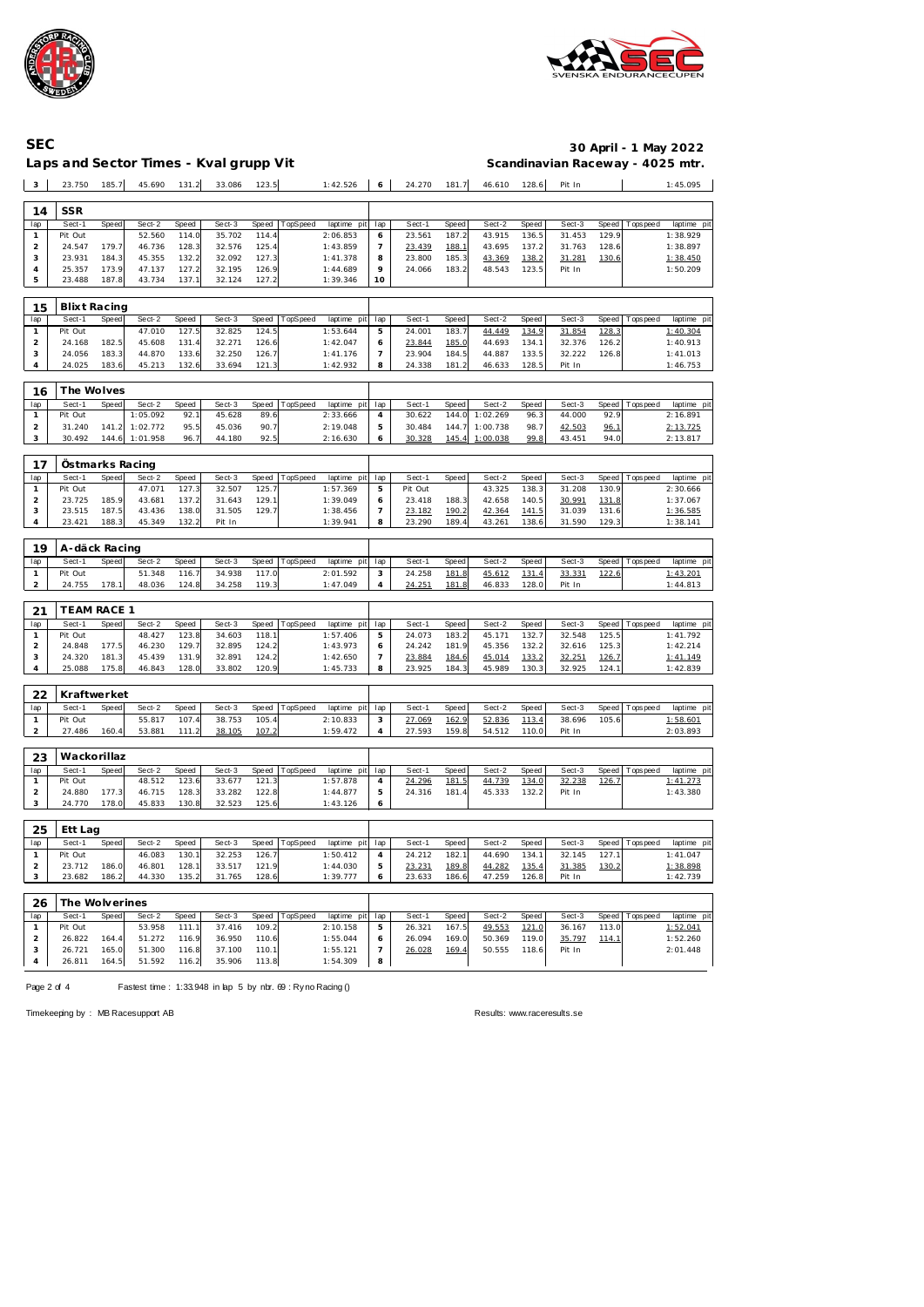



### Laps and Sector Times - Kval grupp Vit **Scandinavian Raceway - 4025 mtr.**

### **SEC 30 April - 1 May 2022**

| 28                  | Team Örnarna      |       |                  |                |                  |                |          |                         |                          |                  |                |                  |                |                  |                |             |                         |
|---------------------|-------------------|-------|------------------|----------------|------------------|----------------|----------|-------------------------|--------------------------|------------------|----------------|------------------|----------------|------------------|----------------|-------------|-------------------------|
| lap                 | Sect-1            | Speed | Sect-2           | Speed          | Sect-3           | Speed          | TopSpeed | laptime pit             | lap                      | Sect-1           | Speed          | Sect-2           | Speed          | Sect-3           | Speed          | T ops pee d | laptime pit             |
| $\mathbf{1}$        | Pit Out           |       | 52.134           | 115.0          | 36.353           | 112.4          |          | 2:05.664                | 5                        | 26.874           | 164.1          | 49.886           | 120.2          | 36.095           | 113.2          |             | 1:52.855                |
| $\sqrt{2}$          | 26.959            | 163.6 | 49.805           | 120.3          | 35.432           | 115.3          |          | 1:52.196                | 6                        | 26.775           | 164.7          | 50.239           | 119.3          | 36.223           | 112.8          |             | 1:53.237                |
| 3                   | 26.575            | 165.9 | 51.308           | 116.8          | 35.773           | 114.2          |          | 1:53.656                | 7                        | 27.083           | 162.8          | 50.046           | 119.8          | 35.634           | 114.7          |             | 1:52.763                |
| $\overline{4}$      | 26.629            | 165.6 | 49.736           | 120.5          | 35.867           | 113.9          |          | 1:52.232                | 8                        | 26.652           | 165.5          | 49.779           | 120.4          | 35.276           | 115.8          |             | 1:51.707                |
| 32                  | Barilla Racing    |       |                  |                |                  |                |          |                         |                          |                  |                |                  |                |                  |                |             |                         |
|                     | Sect-1            |       |                  |                |                  |                |          |                         |                          |                  |                |                  |                |                  | Speed          |             |                         |
| lap<br>$\mathbf{1}$ | Pit Out           | Speed | Sect-2<br>53.835 | Speed<br>111.3 | Sect-3<br>36.378 | Speed<br>112.3 | TopSpeed | laptime pit<br>2:05.877 | lap<br>5                 | Sect-1<br>26.028 | Speed<br>169.4 | Sect-2<br>49.459 | Speed<br>121.2 | Sect-3<br>35.030 | 116.6          | T ops pee d | laptime pit<br>1:50.517 |
| $\sqrt{2}$          | 25.548            | 172.6 | 48.994           | 122.3          | 34.814           | 117.4          |          | 1:49.356                | 6                        | 25.714           | 171.5          | 48.721           | 123.0          | 34.490           | 118.5          |             | 1:48.925                |
| $\sqrt{3}$          | 25.345            | 174.0 | 48.906           | 122.6          | 35.400           | 115.4          |          | 1:49.651                | $\overline{7}$           | 25.863           | 170.5          | 48.980           | 122.4          | Pit In           |                |             | 1:50.645                |
| $\overline{4}$      | 25.710            | 171.5 | 49.186           | 121.9          | 34.723           | 117.7          |          | 1:49.619                | 8                        |                  |                |                  |                |                  |                |             |                         |
|                     |                   |       |                  |                |                  |                |          |                         |                          |                  |                |                  |                |                  |                |             |                         |
| 51                  | THFs juniorer     |       |                  |                |                  |                |          |                         |                          |                  |                |                  |                |                  |                |             |                         |
| lap                 | Sect-1            | Speed | Sect-2           | Speed          | Sect-3           | Speed          | TopSpeed | laptime pit             | lap                      | Sect-1           | Speed          | Sect-2           | Speed          | Sect-3           | Speed          | T ops pee d | laptime pit             |
| $\mathbf{1}$        | Pit Out           |       | 52.882           | 113.3          | 35.381           | 115.5          |          | 2:03.838                | 5                        | 25.102           | 175.7          | 46.431           | 129.1          | 33.268           | 122.8          |             | 1:44.801                |
| $\overline{a}$<br>3 | 26.569<br>24.739  | 166.0 | 47.872<br>46.013 | 125.2          | 34.088           | 119.9          |          | 1:48.529                | 6                        | 24.775           | 178.0          | 44.974           | 133.3          | 32.717           | 124.9          |             | 1:42.466                |
| $\overline{4}$      |                   | 178.3 |                  | 130.3          | 34.300           | 119.1          |          | 1:45.052                | 7                        | 24.492           | 180.7          | 45.358           | 132.1          | 32.518           | 125.7          |             | 1:42.368                |
|                     | 25.148            | 175.4 | 47.466           | 126.3          | 34.737           | 117.6          |          | 1:47.351                | 8                        | 24.268           | 181.7          | 45.375           | 132.1          | 32.916           | 124.1          |             | 1:42.559                |
| 53                  | Wackorillazz      |       |                  |                |                  |                |          |                         |                          |                  |                |                  |                |                  |                |             |                         |
| lap                 | Sect-1            | Speed | Sect-2           | Speed          | Sect-3           | Speed          | TopSpeed | laptime pit             | lap                      | Sect-1           | Speed          | Sect-2           | Speed          | Sect-3           | Speed          | Tops peed   | laptime pit             |
| $\mathbf{1}$        | Pit Out           |       | 48.901           | 122.6          | 34.591           | 118.1          |          | 1:59.350                | 5                        | 27.008           | 163.3          | 47.403           | 126.4          | 34.713           | 117.7          |             | 1:49.124                |
| $\sqrt{2}$          | 24.928            | 176.9 | 52.800           | 113.5          | Pit In           |                |          | 1:50.673                | 6                        | 26.429           | 166.9          | 48.423           | 123.8          | 34.960           | 116.9          |             | 1:49.812                |
| 3                   | Pit Out           |       | 48.116           | 124.6          | 34.122           | 119.7          |          | 3:50.962                | $\overline{\phantom{a}}$ | 26.622           | 165.7          | 48.509           | 123.6          | Pit In           |                |             | 1:53.566                |
| $\overline{4}$      | 26.058            | 169.2 | 48.458           | 123.7          | 34.367           | 118.9          |          | 1:48.883                | 8                        |                  |                |                  |                |                  |                |             |                         |
|                     | 54<br>JAA Racing  |       |                  |                |                  |                |          |                         |                          |                  |                |                  |                |                  |                |             |                         |
|                     | Sect-1            | Speed |                  |                |                  |                |          |                         |                          |                  |                |                  |                | Sect-3           | Speed          |             |                         |
| lap<br>$\mathbf{1}$ | Pit Out           |       | Sect-2<br>53.226 | Speed<br>112.6 | Sect-3<br>37.961 | Speed<br>107.6 | TopSpeed | laptime pit<br>2:08.851 | lap<br>5                 | Sect-1<br>25.542 | Speed<br>172.7 | Sect-2<br>47.611 | Speed<br>125.9 | 34.828           | 117.3          | T ops pee d | laptime pit<br>1:47.981 |
| $\sqrt{2}$          | 26.142            | 168.7 | 48.754           | 122.9          | 35.241           | 115.9          |          | 1:50.137                | 6                        | 25.139           | 175.4          | 47.106           | 127.2          | 35.296           | 115.8          |             | 1:47.541                |
| 3                   | 25.620            | 172.1 | 47.431           | 126.4          | 35.231           | 116.0          |          | 1:48.282                | 7                        | 25.982           | 169.7          | 47.552           | 126.1          | 34.991           | 116.8          |             | 1:48.525                |
| $\overline{4}$      | 25.321            | 174.2 | 48.163           | 124.5          | 35.247           | 115.9          |          | 1:48.731                | 8                        | 25.049           | 176.7          | 47.662           | 125.8          | Pit In           |                |             | 1:58.553                |
|                     |                   |       |                  |                |                  |                |          |                         |                          |                  |                |                  |                |                  |                |             |                         |
| 55                  | Team Ica          |       |                  |                |                  |                |          |                         |                          |                  |                |                  |                |                  |                |             |                         |
| lap                 | Sect-1            | Speed | Sect-2           | Speed          | Sect-3           | Speed          | TopSpeed | laptime pit             | lap                      | Sect-1           | Speed          | Sect-2           | Speed          | Sect-3           | Speed          | T ops pee d | laptime pit             |
| $\mathbf{1}$        | Pit Out           |       | 52.355           | 114.5          | 34.608           | 118.1          |          | 2:04.789                | 5                        | 25.208           | 174.9          | 46.034           | 130.2          | 32.509           | 125.7          |             | 1:43.751                |
| $\overline{a}$      | 26.537            | 166.2 | 47.413           | 126.4          | 33.072           | 123.5          |          | 1:47.022                | 6                        | 25.215           | 174.9          | 46.150           | 129.9          | 32.613           | 125.3          |             | 1:43.978                |
| 3                   | 25.967            | 169.8 | 46.087           | 130.1          | 32.917           | 124.1          |          | 1:44.971                | 7                        | 25.269           | 174.5          | 45.054           | 133.0          | 32.439           | 126.0          |             | 1:42.762                |
| $\overline{4}$      | 25.262            | 174.6 | 45.496           | 131.7          | 32.487           | 125.8          |          | 1:43.245                | 8                        | 25.494           | 173.0          | 47.024           | 127.5          | Pit In           |                |             | 1:53.979                |
| 58                  | Need4speed        |       |                  |                |                  |                |          |                         |                          |                  |                |                  |                |                  |                |             |                         |
|                     |                   |       | Sect-2           |                |                  |                |          |                         |                          |                  |                |                  |                |                  |                |             |                         |
| lap<br>$\mathbf{1}$ | Sect-1<br>Pit Out | Speed | 58.760           | Speed<br>102.0 | Sect-3<br>38.395 | Speed          | TopSpeed | laptime pit<br>2:15.588 | lap<br>5                 | Sect-1<br>27.935 | Speed<br>157.9 | Sect-2<br>53.038 | Speed<br>113.0 | Sect-3<br>39.096 | Speed<br>104.5 | T ops pee d | laptime pit<br>2:00.069 |
| $\overline{a}$      | 27.298            | 161.6 | 54.277           | 110.4          | 38.572           | 106.4<br>105.9 |          | 2:00.147                | 6                        | 27.718           | 159.1          | 52.526           | 114.1          | 38.670           | 105.7          |             | 1:58.914                |
| 3                   | 27.523            | 160.2 | 53.127           | 112.8          | 38.797           | 105.3          |          | 1:59.447                | $\overline{\phantom{a}}$ | 28.163           | 156.6          | 52.646           | 113.9          | 39.419           | 103.7          |             | 2:00.228                |
| 4                   | 27.918            | 158.0 | 52.632           | 113.9          | 39.312           | 103.9          |          | 1:59.862                | 8                        |                  |                |                  |                |                  |                |             |                         |
|                     |                   |       |                  |                |                  |                |          |                         |                          |                  |                |                  |                |                  |                |             |                         |
| 61                  | A-Däck Racing 2   |       |                  |                |                  |                |          |                         |                          |                  |                |                  |                |                  |                |             |                         |
| lap<br>$\mathbf{1}$ | Sect-1<br>Pit Out | Speed | Sect-2<br>51.905 | Speed<br>115.5 | Sect-3           | Speed<br>107.4 | TopSpeed | laptime pit<br>2:05.932 | lap<br>3                 | Sect-1           | Speed          | Sect-2           | Speed          | Sect-3           | Speed<br>115.6 | Tops pee d  | laptime pit<br>1:50.245 |
| $\overline{2}$      | 26.370            | 167.2 | 49.046           | 122.2          | 38.060<br>36.167 | 113.0          |          | 1:51.583                | 4                        | 26.163<br>26.683 | 168.6<br>165.3 | 48.725<br>49.973 | 123.0<br>119.9 | 35.357<br>Pit In |                |             | 1:52.680                |
|                     |                   |       |                  |                |                  |                |          |                         |                          |                  |                |                  |                |                  |                |             |                         |
| 64                  | <b>Team Gimli</b> |       |                  |                |                  |                |          |                         |                          |                  |                |                  |                |                  |                |             |                         |
| lap                 | Sect-1            | Speed | Sect-2           | Speed          | Sect-3           | Speed          | TopSpeed | laptime pit             | lap                      | Sect-1           | Speed          | Sect-2           | Speed          | Sect-3           | Speed          | Tops peed   | laptime pit             |
| $\mathbf{1}$        | Pit Out           |       | 51.709           | 115.9          | 35.144           | 116.3          |          | 2:04.752                | 6                        | 24.346           | 181.1          | 45.391           | 132.1          | 33.106           | 123.4          |             | 1:42.843                |
| $\overline{2}$      | 24.754            | 178.2 | 46.265           | 129.6          | 33.363           | 122.5          |          | 1:44.382                | 7                        | 24.187           | 182.3          | 46.100           | 130.0          | 34.324           | 119.0          |             | 1:44.611                |
| 3                   | 25.325            | 174.1 | 46.798           | 128.1          | 33.708           | 121.2          |          | 1:45.831                | 8                        | 24.332           | 181.2          | 45.525           | 131.7          | 33.340           | 122.6          |             | 1:43.197                |
| 4<br>5              | 24.309            | 181.4 | 45.090           | 132.9          | 33.857           | 120.7          |          | 1:43.256                | 9<br>10                  | 24.177           | 182.4          | 45.158           | 132.7          | 33.188           | 123.1          |             | 1:42.523                |
|                     | 26.551            | 166.1 | 45.811           | 130.8          | 33.796           | 120.9          |          | 1:46.158                |                          |                  |                |                  |                |                  |                |             |                         |

Page 3 of 4 Fastest time : 1:33.948 in lap 5 by nbr. 69 : Ry no Racing ()